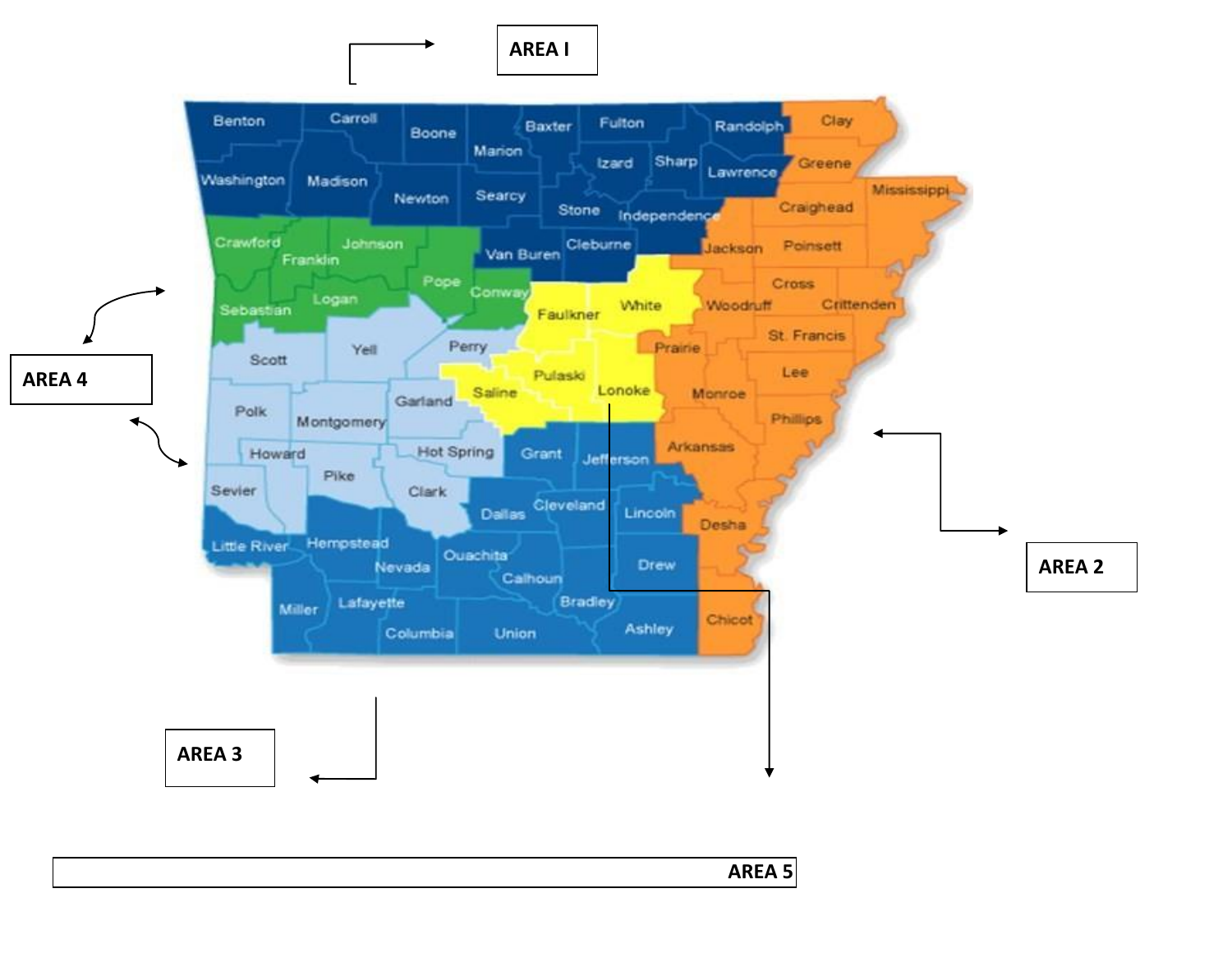### **INDICATOR 5** *(0-1)* **CHILD FIND BY AREA 2019 CHILD COUNT SERVED/POPULATION OF BIRTHS Target = .51% State Results: .72%**

| <b>AREA 1</b> | CHILD COUNT/ POP OF BIRTHS = 18/10005 | .18% |
|---------------|---------------------------------------|------|
| <b>AREA 2</b> | CHILD COUNT/ POP OF BIRTHS = 23/5600  | .41% |
| <b>AREA 3</b> | CHILD COUNT/ POP OF BIRTHS = 8/3919   | .20% |
| <b>AREA 4</b> | CHILD COUNT/ POP OF BIRTHS = 45/7029  | .64% |
| <b>AREA 5</b> | CHILD COUNT/ POP OF BIRTHS = 47/9819  | .48% |

#### **INDICATOR 6 (***0-3)* **CHILD FIND BY AREA Target = 1.91% State Results: .96%**

| <b>AREA 1</b> | CHILD COUNT/ POP OF BIRTHS = 1606/30572 | 5.25% |
|---------------|-----------------------------------------|-------|
| <b>AREA 2</b> | CHILD COUNT/ POP OF BIRTHS = 922/16728  | 5.51% |
| <b>AREA 3</b> | CHILD COUNT/ POP OF BIRTHS = 296/11965  | 2.47% |
| <b>AREA4</b>  | CHILD COUNT/ POP OF BIRTHS = 1406/21422 | 6.56% |
| <b>AREA 5</b> | CHILD COUNT/ POP OF BIRTHS = 2409/29338 | 8.21% |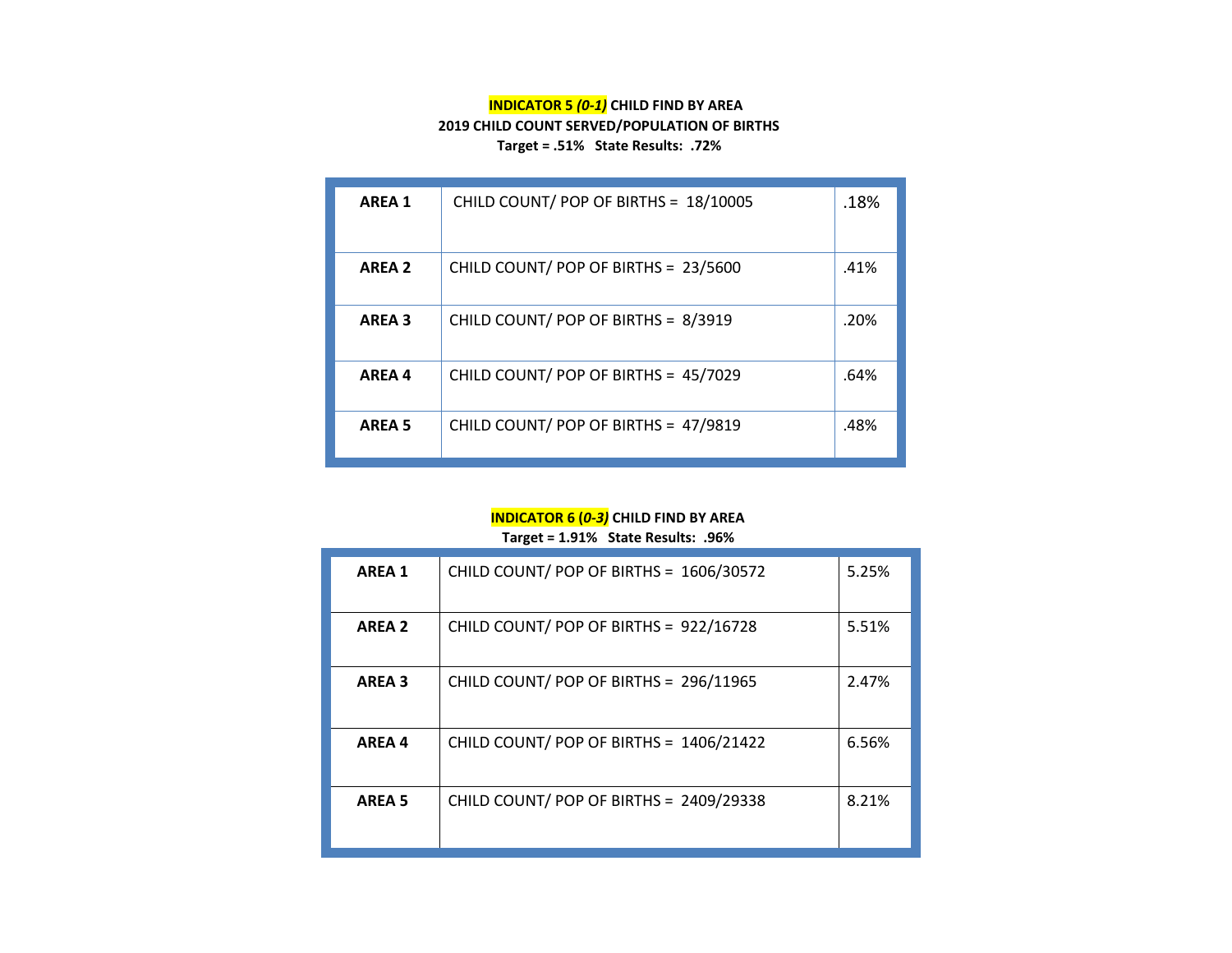### **LIST OF PROVIDERS**

| NRE. |  |
|------|--|
|------|--|

|                                                                          | Lynn M Center, Inc. dba<br>Northwest Pediatric Therapy                  |
|--------------------------------------------------------------------------|-------------------------------------------------------------------------|
| Arkansas School for the Deaf Outreach<br><b>Support Services</b>         | Pathways Pediatric Therapies                                            |
| <b>Building Bridges</b>                                                  | Pediatric Therapy Inc.                                                  |
| Center for Child Development & Family<br>Education                       | <b>Pediatrics Plus Therapy Services</b>                                 |
| Child's Play, Inc.                                                       | Personal Therapy of NEA, Inc.<br>dba Kidspot                            |
| <b>Children's Therapy Services</b>                                       | <b>Physicians Therapy Group</b>                                         |
| <b>Community School of Cleburne County</b>                               | South Arkansas Development Center for<br><b>Children &amp; Families</b> |
| D'Ann Diles                                                              | Sunshine School & Development Center                                    |
| Davis Early Intervention Services (formerly<br><b>Early Connections)</b> | The Doni Martin Center                                                  |
| <b>Friendship Community Care</b>                                         | <b>Thera-Play Pediatrics</b>                                            |
| Learning Center of Northeast Arkansas                                    | TheraKids, LLC                                                          |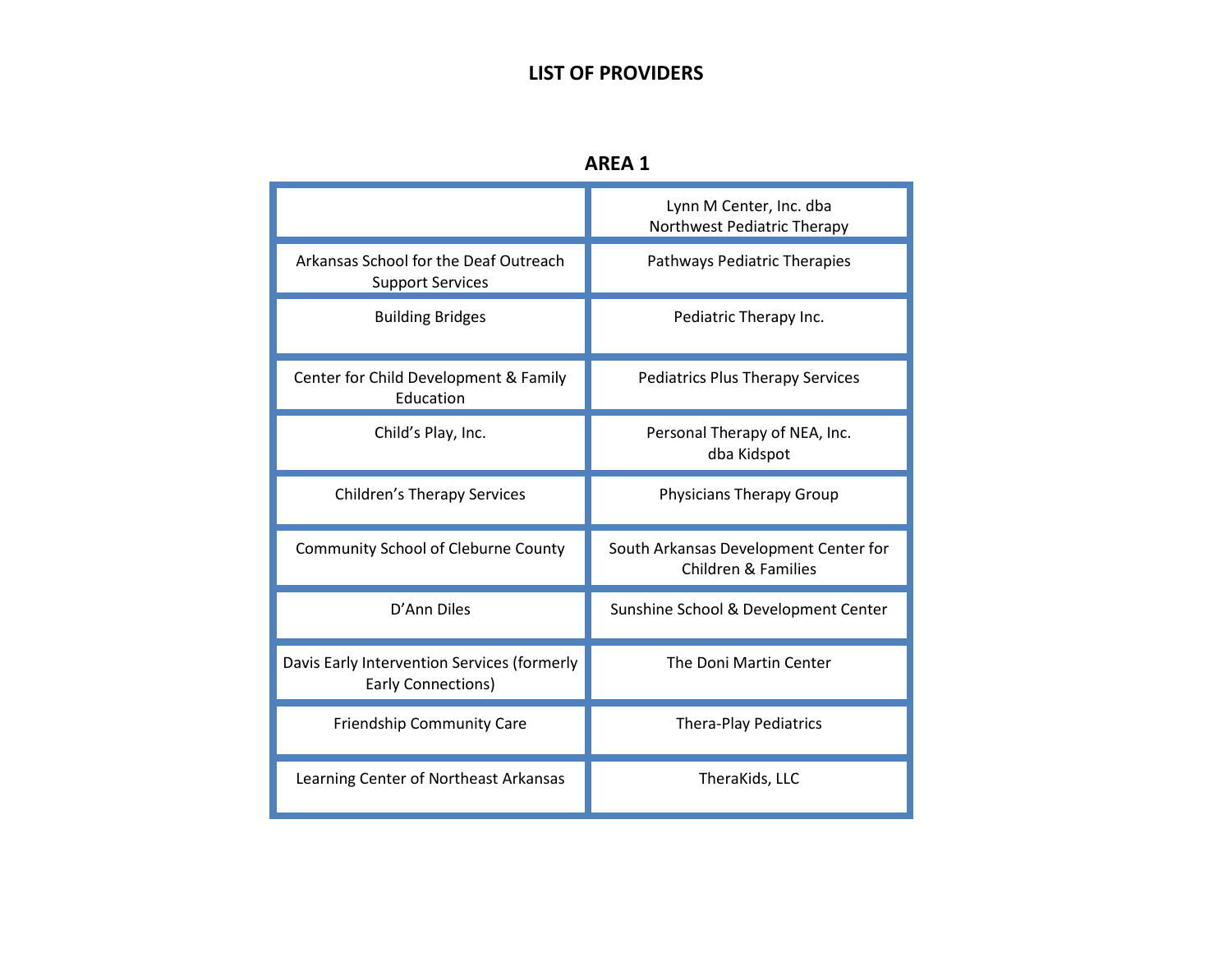| Arkansas School for the Deaf Outreach Support<br><b>Services</b>  | Friendship Community Care                              | Physicians Therapy Group                                                |
|-------------------------------------------------------------------|--------------------------------------------------------|-------------------------------------------------------------------------|
| Milestones and Stages Pediatric Therapy                           | Hands on Learning                                      | <b>Reaper Physical Therapy</b>                                          |
| <b>Building Bridges</b>                                           | Hands That Help                                        | Resource Access, Inc.                                                   |
| Center for Child Development & Family Education                   | <b>HRS Associates</b>                                  | <b>Resource Coordination</b>                                            |
| Child's Play, Inc.                                                | <b>Kid Quest</b>                                       | South Arkansas Development Center for<br><b>Children &amp; Families</b> |
| <b>Children's Therapy Services</b>                                | <b>Kidz R First</b>                                    | The Doni Martin Center                                                  |
| <b>Community School of Cleburne County</b>                        | Jumping Jelly Beans                                    | The Learning Center of Northeast<br>Arkansas, Inc.                      |
| Creative Learning Therapy, Inc                                    | Lynn M Center, Inc. dba Northwest<br>Pediatric Therapy | <b>Thera-Play Pediatrics</b>                                            |
| D'Ann Diles                                                       | <b>Milestones Services</b>                             | TheraKids, LLC                                                          |
| Eagle Family Therapy Services, Inc                                | Pathways Pediatric Therapies                           | <b>First Step</b>                                                       |
| Davis Early Intervention Services (formerly Early<br>Connections) | Pediatric Therapy Inc.                                 | Personal Therapy of NEA, Inc. dba<br>Kidspot                            |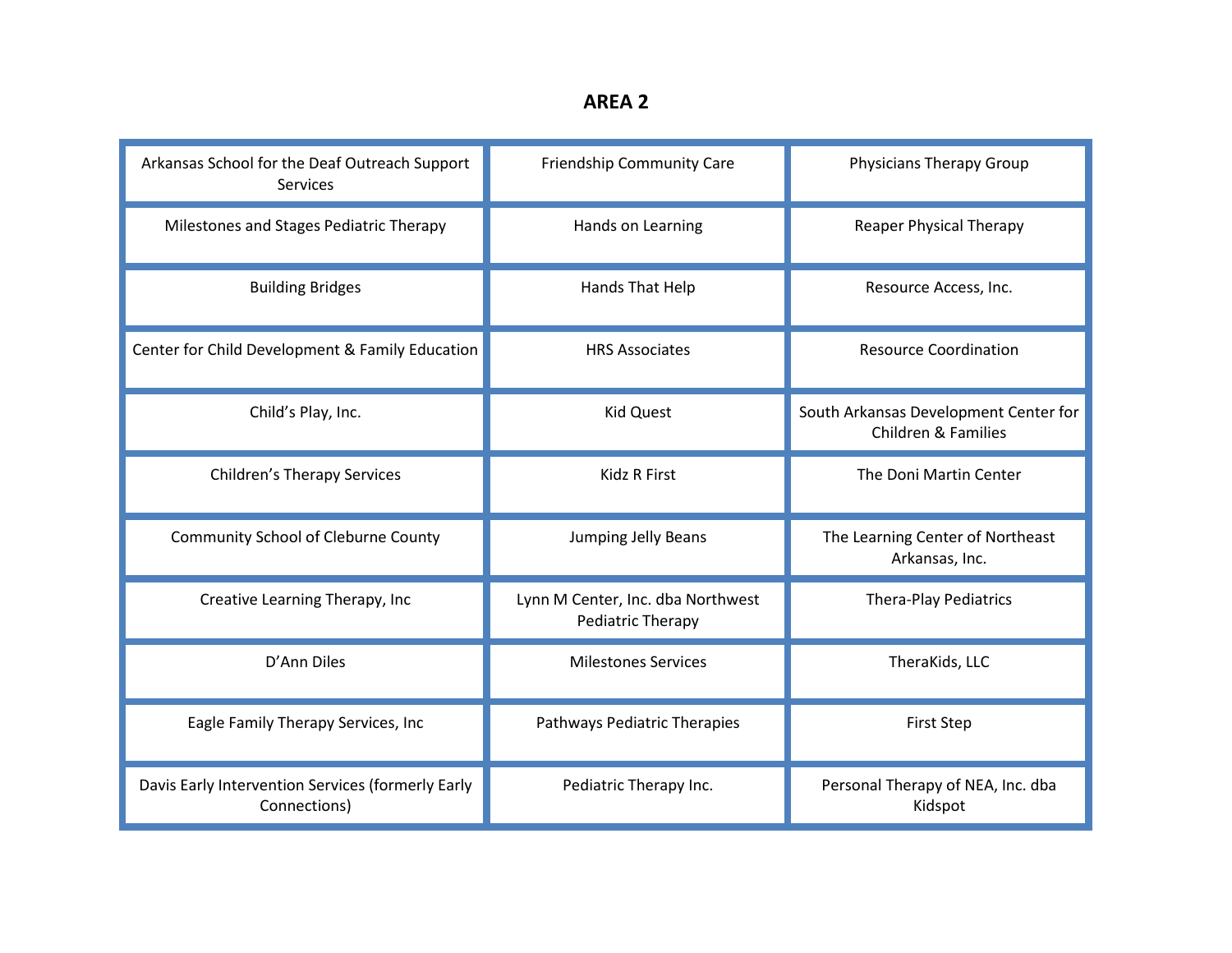| п<br>w<br>ч | × |
|-------------|---|
|-------------|---|

| Arkansas School for the Deaf Outreach<br><b>Support Services</b> | <b>Kid Quest</b>                                             |
|------------------------------------------------------------------|--------------------------------------------------------------|
| D'Ann Diles                                                      | Resource Access, Inc.                                        |
| Eagle Family Therapy Services, Inc.                              | South Arkansas Development Center<br>for Children & Families |
|                                                                  |                                                              |
| <b>First Step</b>                                                | <b>HRS Associates</b>                                        |
| <b>Friendship Community Care</b>                                 |                                                              |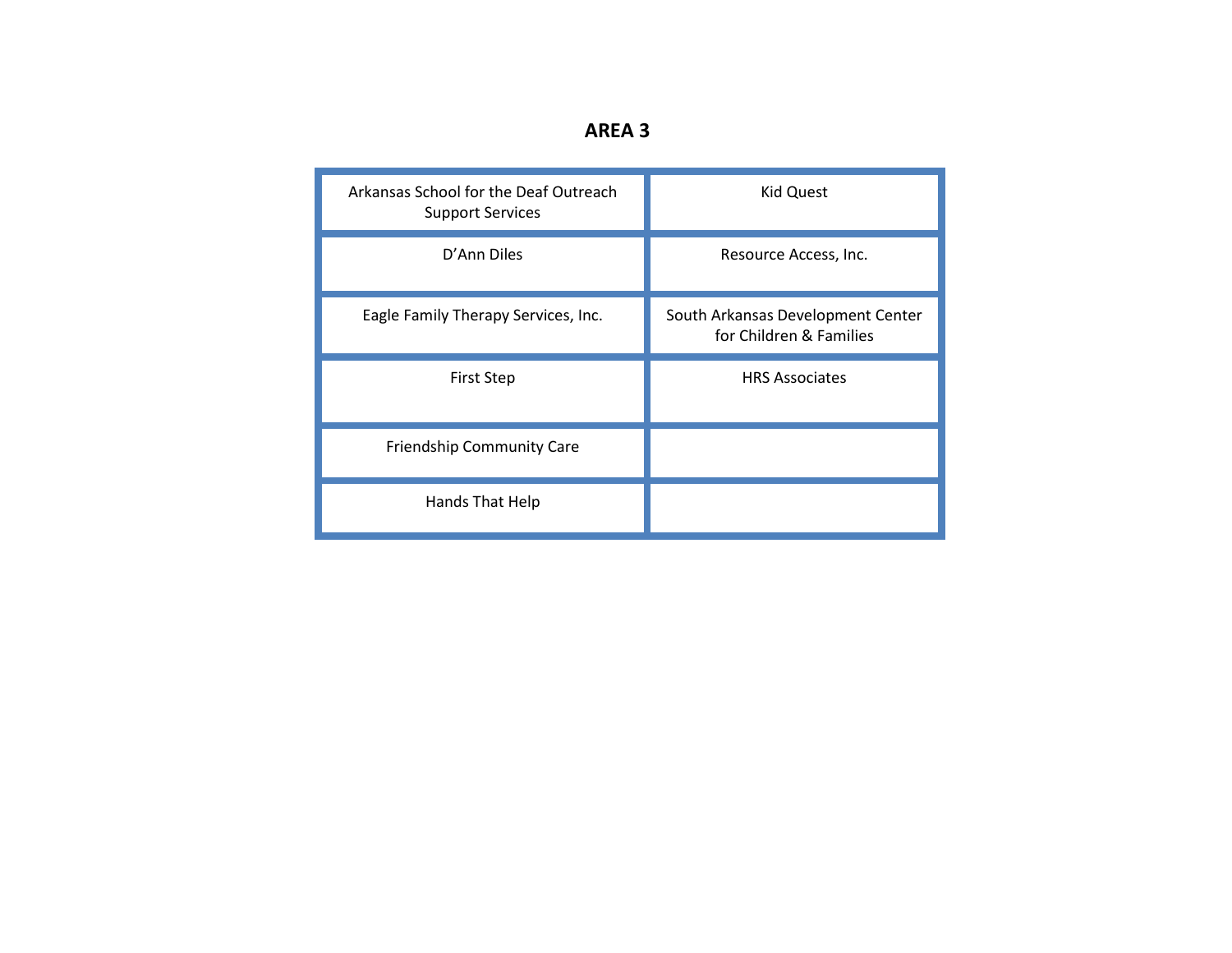## **AREA 4**

|                                                                  | <b>Kid Quest</b>                                 | <b>Stepping Stone School</b> |
|------------------------------------------------------------------|--------------------------------------------------|------------------------------|
| Arkansas School for the Deaf<br><b>Outreach Support Services</b> | Kidsource Therapy                                | <b>Thera-Play Pediatrics</b> |
| <b>Brixey Therapy Services</b>                                   | Little Angels Therapy                            |                              |
| Center for Child Development &<br><b>Family Education</b>        | Little Bitty City Therapeutic<br><b>Services</b> |                              |
| Conway County School for<br><b>Exceptional Children</b>          | <b>Milestones Services</b>                       |                              |
| D'Ann Diles                                                      | <b>Pediatrics Plus Therapy Services</b>          |                              |
| Eagle Family Therapy Services, Inc.                              | Polk County Developmental<br>Center              |                              |
| First Step, Inc.                                                 | Rainbow of Challenges                            |                              |
| Friendship Community Care                                        | Recovery Zone Pediatric Therapy                  |                              |
| In-Sync Pediatric Therapy                                        | Resource Access, Inc.                            |                              |